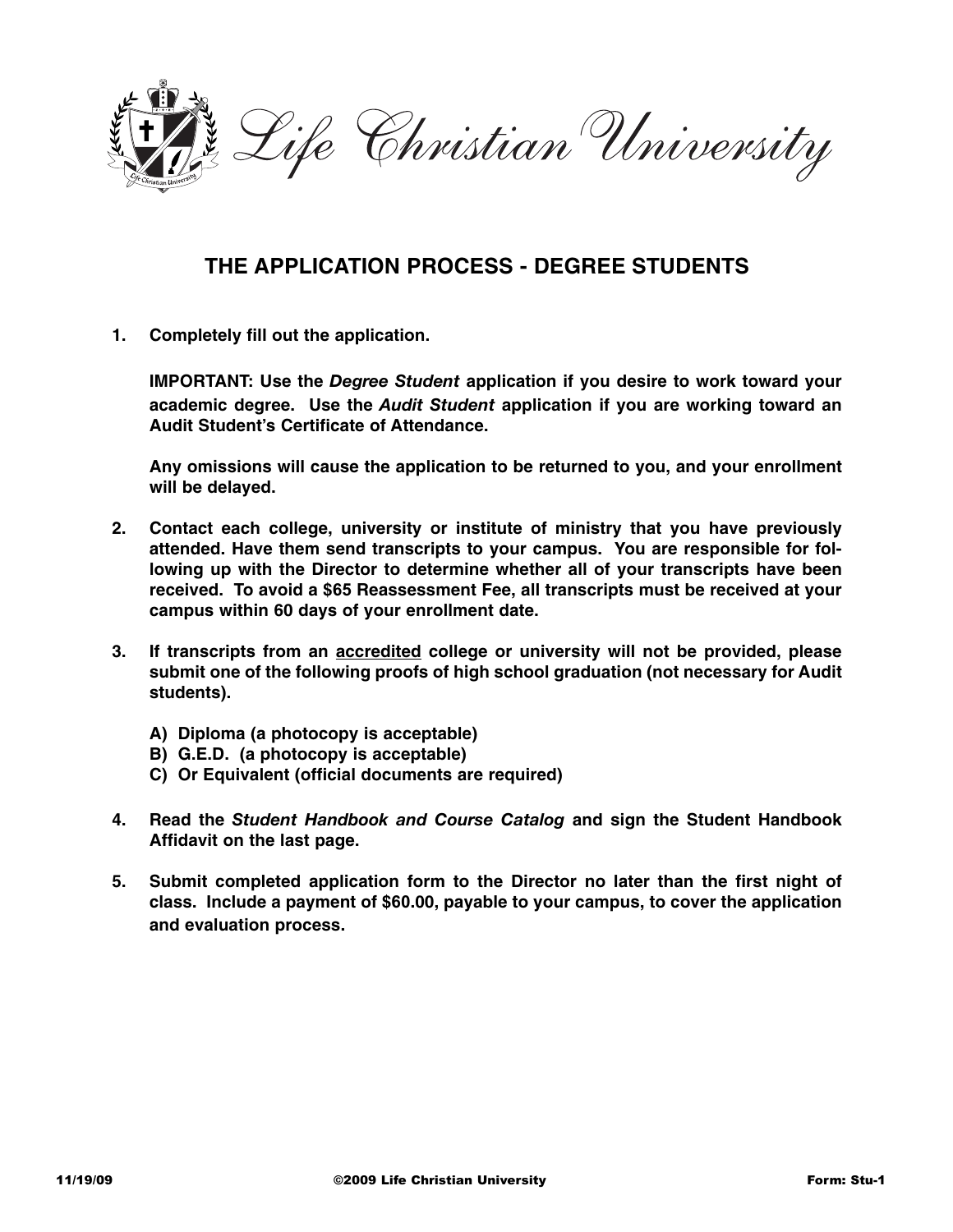|                   |               |                            | <b>FOR MAIN CAMPUS USE ONLY</b> |                                                                                                                                      |                   |
|-------------------|---------------|----------------------------|---------------------------------|--------------------------------------------------------------------------------------------------------------------------------------|-------------------|
| STUDENT ID        | DATE RECEIVED | DATE ENTERED INTO C-R      | <b>ENTERED BY</b>               | <b>INITIAL ROLES</b><br>$\square$ STUDENT $\square$ HOST PASTOR $\square$ ADMINISTRATOR $\square$ ADVISOR<br>□ FACULTY<br>□ DIRECTOR | □ HQ STAFF MEMBER |
| CAMPUS CODE       | DATE APPROVED | DATE ASSESSED              | ASSESSED BY                     | DESIGNATED STUDENT ADVISOR                                                                                                           |                   |
|                   |               |                            |                                 |                                                                                                                                      |                   |
| EART              |               |                            |                                 | Christian University                                                                                                                 |                   |
|                   |               |                            |                                 |                                                                                                                                      |                   |
| Christian Univers |               | DEGREE STUDENT APPLICATION |                                 |                                                                                                                                      |                   |



# **DEGREE STUDENT APPLICATION**

#### **MPORTANT:**

| STUDENT ID                                                                                                                                      | DATE RECEIVED                                                                                   | DATE ENTERED INTO C-R                                                                                                                                                                                      | <b>FOR MAIN CAMPUS USE ONLY</b><br><b>ENTERED BY</b>      |                                                      | <b>INITIAL ROLES</b>                                                                                                                       |                                                     |                            |                                                                |  |  |
|-------------------------------------------------------------------------------------------------------------------------------------------------|-------------------------------------------------------------------------------------------------|------------------------------------------------------------------------------------------------------------------------------------------------------------------------------------------------------------|-----------------------------------------------------------|------------------------------------------------------|--------------------------------------------------------------------------------------------------------------------------------------------|-----------------------------------------------------|----------------------------|----------------------------------------------------------------|--|--|
| CAMPUS CODE                                                                                                                                     | DATE APPROVED                                                                                   | DATE ASSESSED                                                                                                                                                                                              | ASSESSED BY                                               |                                                      | □ STUDENT<br>□ HOST PASTOR<br>□ ADMINISTRATOR □ ADVISOR<br>□ FACULTY<br>□ HQ STAFF MEMBER<br>$\Box$ DIRECTOR<br>DESIGNATED STUDENT ADVISOR |                                                     |                            |                                                                |  |  |
| <sup>le</sup> Christian Univers<br><b>IMPORTANT:</b>                                                                                            |                                                                                                 | DEGREE STUDENT APPLICATION                                                                                                                                                                                 | Christian University                                      |                                                      |                                                                                                                                            |                                                     |                            |                                                                |  |  |
| • Please PRINT or TYPE.<br><b>1. PERSONAL INFORMATION</b><br>$\Box$ MR. $\Box$ MS.<br><b>LAST NAME</b><br>□MRS. □REV.<br>$\Box$ MISS $\Box$ DR. | • Do not leave any question blank. Put "N/A" if an item does not apply.                         | • ANSWER ALL QUESTIONS. Applications will not be processed nor academic standing be assessed unless all questions are answered and the application signed and dated by the applicant.<br><b>FIRST NAME</b> |                                                           | M.I.                                                 | $\Box$ SR. $\Box$ JR.<br>Ω.                                                                                                                | MAIDEN NAME, IF APPLICABLE                          |                            | PRI. LANGUAGE<br><b>D</b> ENGLISH<br>$\overline{\Box}$ SPANISH |  |  |
| <b>MAILING ADDRESS</b>                                                                                                                          |                                                                                                 | <b>CITY</b>                                                                                                                                                                                                |                                                           |                                                      | STATE / PROVINCE                                                                                                                           | POSTAL CODE                                         | COUNTRY                    |                                                                |  |  |
|                                                                                                                                                 | HOME AREA CODE & PHONE NUMBER                                                                   |                                                                                                                                                                                                            | WORK AREA CODE & PHONE NUMBER                             |                                                      |                                                                                                                                            | CELLULAR AREA CODE & PHONE NUMBER                   |                            |                                                                |  |  |
| PRIMARY E-MAIL ADDRESS<br>GENDER<br>MARITAL STATUS<br>$\Box$ SINGLE<br>$\Box$ MALE<br>$\Box$ FEMALE<br>$\Box$ MARRIED                           | □ BLACK □ OTHER   CITIZEN OF<br>  RACE<br>□ CAUCASIAN □ ASIAN<br>$\Box$ HISPANIC                | $\Box$ USA<br>□ NATIVE AMERICAN   OTHER (PLEASE SPECIFY)                                                                                                                                                   | SECONDARY E-MAIL ADDRESS                                  | PLACE OF BIRTH                                       |                                                                                                                                            |                                                     |                            | DATE OF BIRTH (MM / DD / YYYY)                                 |  |  |
| <b>EMERGENCY CONTACT NAME</b>                                                                                                                   |                                                                                                 | CONTACT AREA CODE AND PHONE NUMBER                                                                                                                                                                         |                                                           |                                                      | CONTACT RELATIONSHIP                                                                                                                       |                                                     |                            |                                                                |  |  |
|                                                                                                                                                 |                                                                                                 | 2. CHURCH BACKGROUND / MEMBERSHIP & MINISTRY EXPERIENCE                                                                                                                                                    |                                                           |                                                      |                                                                                                                                            |                                                     |                            |                                                                |  |  |
| CHURCH BACKGROUND / DENOMINATION                                                                                                                |                                                                                                 |                                                                                                                                                                                                            |                                                           |                                                      |                                                                                                                                            |                                                     |                            |                                                                |  |  |
| CHURCH PRESENTLY ATTENDING                                                                                                                      |                                                                                                 |                                                                                                                                                                                                            | PASTOR'S NAME                                             |                                                      |                                                                                                                                            |                                                     |                            |                                                                |  |  |
| □ SENIOR PASTOR<br>CURRENT<br><b>MINISTRY</b>                                                                                                   | <b>DEVANGELIST</b><br>$\Box$ ASSISTANT PASTOR $\Box$ ITINERANT TEACHER<br>□ CHILDREN'S MINISTER | O YOUTH MINISTER<br>□ MUSIC MINISTER<br><b>CHAPLAIN</b><br>□ LAY MINISTER                                                                                                                                  | CHURCH / MINISTRY ADMINISTRATOR<br>CHRISTIAN BROADCASTING | $\Box N/A$                                           | OTHER (PLEASE SPECIFY)                                                                                                                     |                                                     |                            |                                                                |  |  |
| MINISTRY CREDENTIALS?<br>CREDENTIALING ORGANIZATION<br>$\Box$ LICENSED<br>$\Box N/A$                                                            |                                                                                                 | PAST                                                                                                                                                                                                       | <b>MINISTRY</b>                                           | □ PASTORAL<br><b>INTEACHER</b><br><b>DEVANGELISM</b> |                                                                                                                                            | $\Box$ RADIO / TV<br>$\Box N/A$<br>OTHER (SPECIFY): |                            | MINISTRY START DATE (MM / YYYY)                                |  |  |
| $\Box$ ORDAINED                                                                                                                                 | <b>3. EDUCATIONAL INFORMATION</b>                                                               |                                                                                                                                                                                                            | <b>INVOLVEMENTS</b>                                       |                                                      |                                                                                                                                            |                                                     |                            |                                                                |  |  |
|                                                                                                                                                 |                                                                                                 | HAVE YOU PREVIOUSLY ATTENDED LIFE CHRISTIAN UNIVERSITY OR LIFE CHRISTIAN BIBLE INSTITUTE? □ YES □ NO                                                                                                       |                                                           |                                                      |                                                                                                                                            |                                                     |                            |                                                                |  |  |
| HIGH SCHOOL NAME*                                                                                                                               |                                                                                                 | START DATE (MM / YYYY)                                                                                                                                                                                     | STOP DATE (MM / YYYY)                                     | <b>STUDY EMPHASIS</b>                                |                                                                                                                                            | DID YOU GRADUATE?                                   | $\square$ YES<br>$\Box$ NO | □ DIPLOMA<br>$\Box$ G.E.D.                                     |  |  |
| SCHOOL NAME**                                                                                                                                   |                                                                                                 | START DATE (MM / YYYY)                                                                                                                                                                                     | STOP DATE (MM / YYYY)                                     | <b>MAJOR</b>                                         |                                                                                                                                            | DIPLOMA / DEGREE EARNED                             |                            |                                                                |  |  |
|                                                                                                                                                 |                                                                                                 |                                                                                                                                                                                                            |                                                           |                                                      |                                                                                                                                            |                                                     |                            |                                                                |  |  |
|                                                                                                                                                 |                                                                                                 |                                                                                                                                                                                                            |                                                           |                                                      |                                                                                                                                            |                                                     |                            |                                                                |  |  |
|                                                                                                                                                 |                                                                                                 |                                                                                                                                                                                                            |                                                           |                                                      |                                                                                                                                            |                                                     |                            |                                                                |  |  |
|                                                                                                                                                 |                                                                                                 |                                                                                                                                                                                                            |                                                           |                                                      |                                                                                                                                            |                                                     |                            |                                                                |  |  |
|                                                                                                                                                 |                                                                                                 |                                                                                                                                                                                                            |                                                           |                                                      |                                                                                                                                            |                                                     |                            |                                                                |  |  |

\*If you have not attended an accredited college or university, you must send a photocopy of your high school transcript, diploma, or GED. \*\*List all schools including Bible institutes, Bible colleges, other colleges or universities. Must have original, sealed, official transcripts sent directly to your local campus. **NOTE:** It is the applicant's responsibility to order, pay for, and—if necessary—follow-up on all transcripts ordered.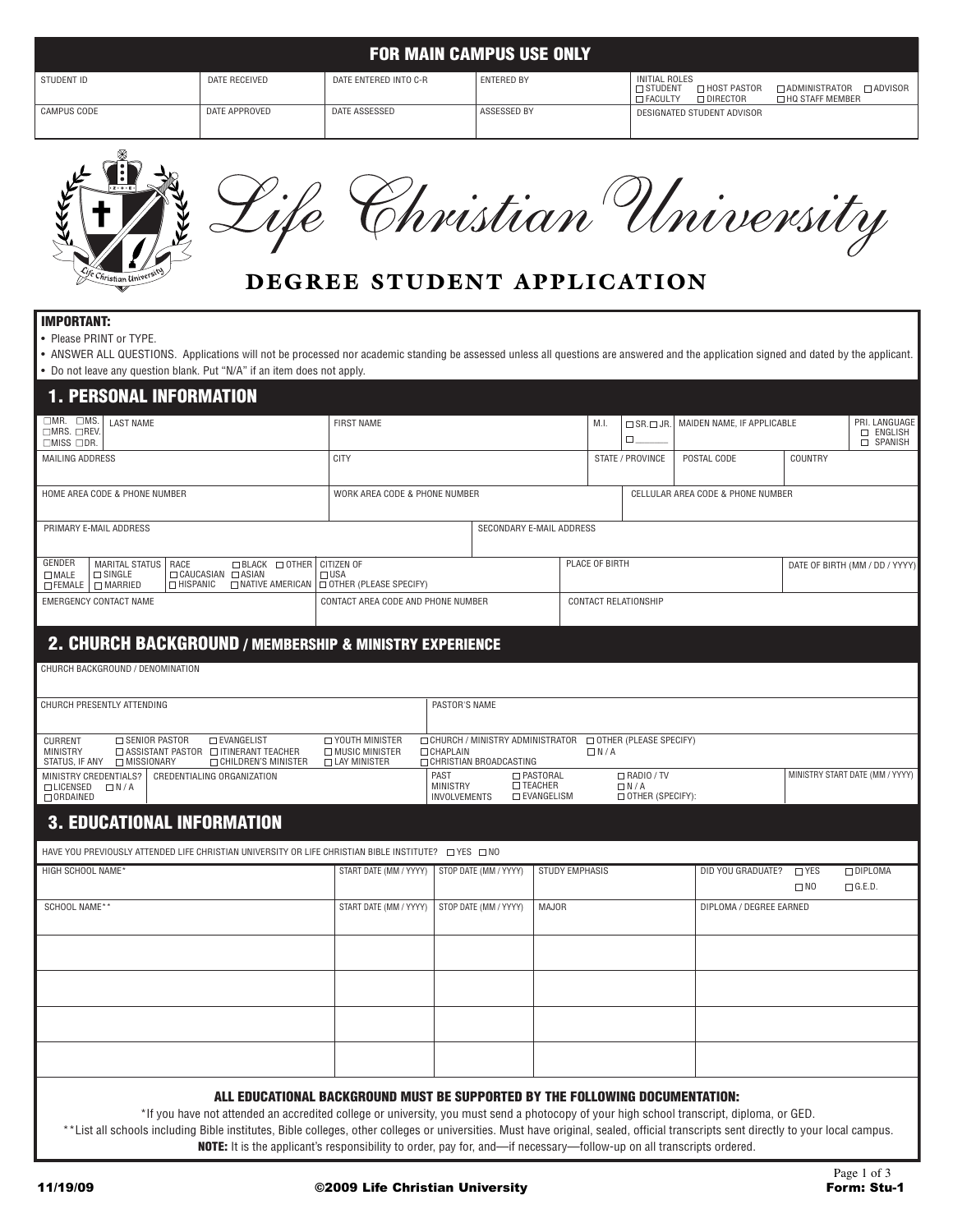### **5. PLEASE BRIEFLY STATE YOUR EDUCATIONAL & MINISTRY GOALS**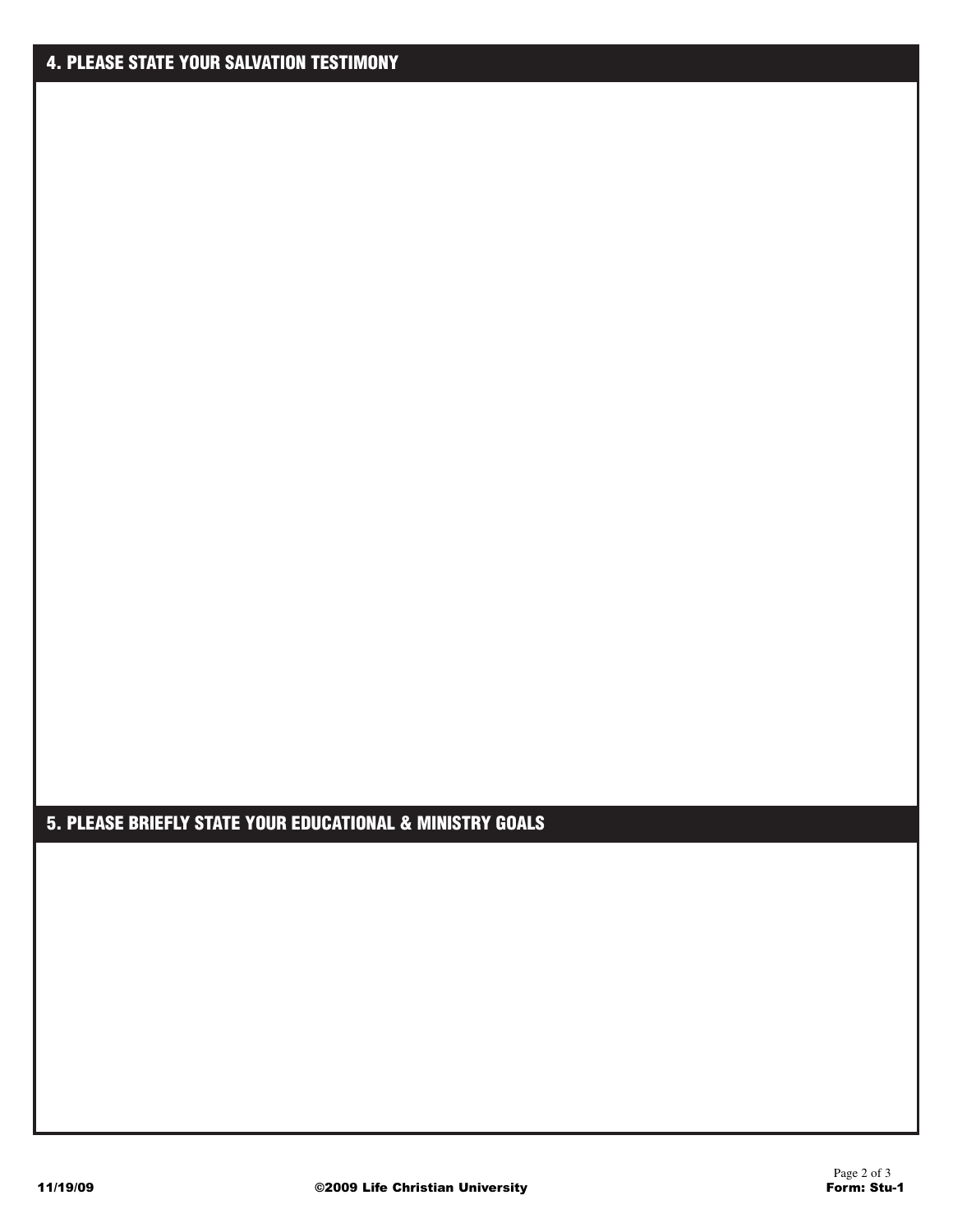*Non-Discrimination Policy*

**This institution does not discriminate on the basis of nationality, ethnic origin, age, or gender. We guarantee the rights and privileges, and the availability of programs and activities to all students.**

*Privacy Rights of Students*

**STATUTE 20, UNITED STATES CODE, §1232g and regulations adopted pursuant thereto, hereinafter referred to as the Code, requires that each student be notified of the rights accorded him or her by the Code. The following is provided as basic general information relative to the Code:**

**The Code provides for an institution to establish a category of student information termed "directory information." When available in college records, any information falling in the category of "directory information" will be available to all persons on request (i.e., the IRS, FBI, or other government agencies, and for use in institute publications). We have identified the following student data as "directory information:"**

> **1. Name 2. Address 3. Telephone Listing 4. Race 5. Date & Place of Birth 6. Major Field of Study 7. Church Membership 8. Denominational Affiliation 9. Dates of Attendance 10. Degrees & Awards Received 11. Most Recent Previous Educational Institution Attended**

**All other information, such as health and medical records, disciplinary records, records of personal counseling, required student and family financial income records, transcripts or student permanent academic records, student placement records and other personally identifiable information shall be open for inspection only to the student and such members of the professional staff of the college as have responsibility for working with the student. Such information will not be released to second parties without consent of the student.**

**Except as required for use by the president in the discharge of his official responsibilities as prescribed by laws, regulations of the state board, and board policies, the designated custodian of such records may release information from these records to others only upon authorization in writing from the student or upon a subpoena by a court of competent jurisdiction.**

#### *PLEASE READ CAREFULLY THE FOLLOWING AFFIDAVIT BEFORE SIGNING.*

- **1. I certify that I have truthfully and accurately answered all questions contained in this application. I understand that falsification of any kind is grounds for refusal of my application or expulsion should falsehood be discovered after acceptance into the academic program.**
- **2. I indicate by my signature that I have been notified of my rights as recorded by Statute 20, United States Code, §1232g.**

**SIGNATURE DATE**